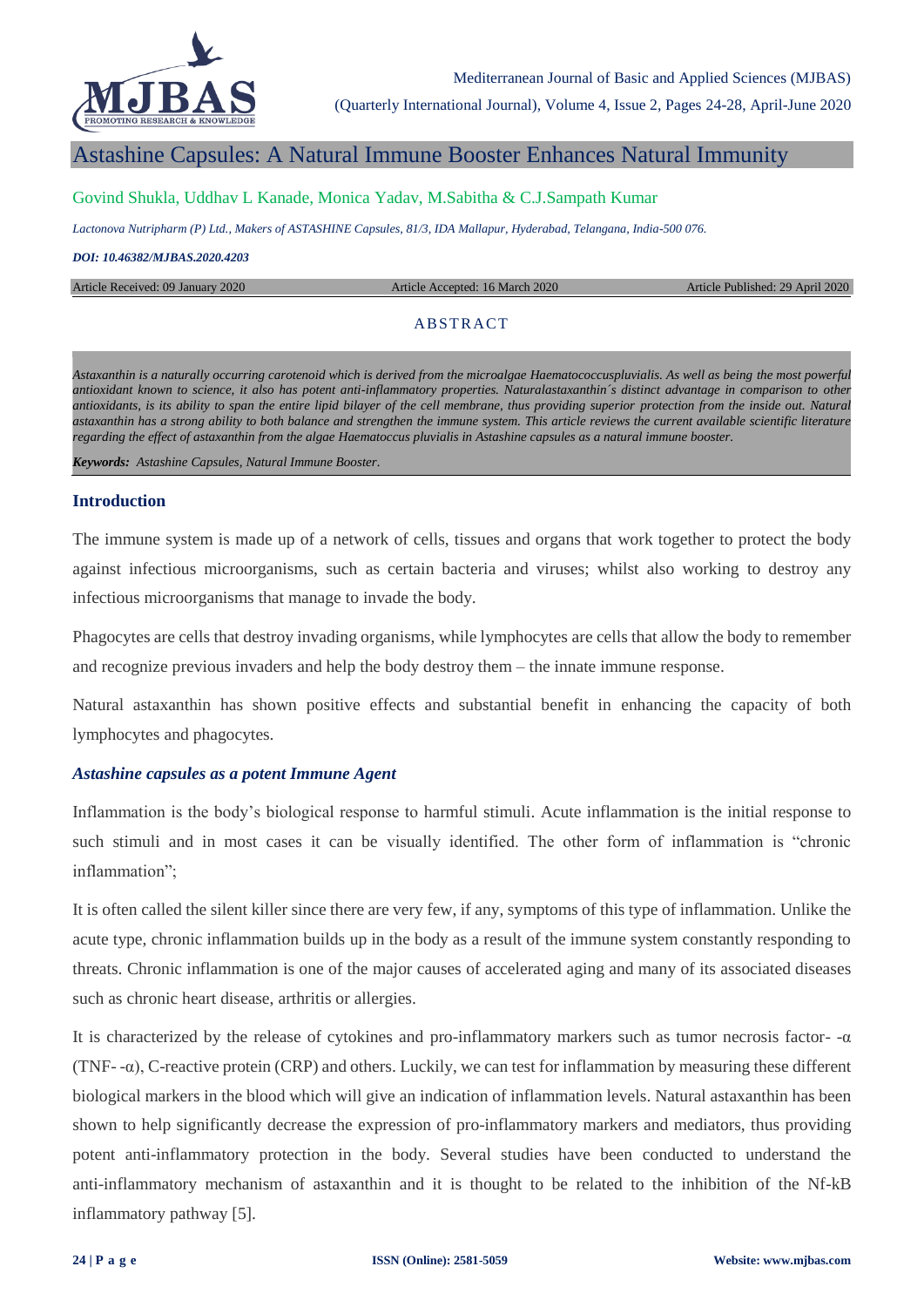

### *Composition of Astashine capsules*



#### Astaxanthin - 2mg

(Naturally derived from Haematococcus pulvialis algae extract, which is microencapsulated)

#### **Mechanism of Action**

Astaxanthin's outstanding properties as an anti-inflammatory also play a major role in its ability to enhance immune function. Due to the multitude of ways in which Astaxanthin combats inflammation, it is a very special anti-inflammatory indeed. Both in-vitro and in-vivo research has been done to uncover its mechanism of action as an anti-inflammatory. This mechanism has been further demonstrated in several double blind, placebo controlled human clinical trials on various inflammatory conditions. Astaxanthin works to suppress different inflammatory mediators. Among these mediators are tumor necrosis factor alpha (TNF-a), prostaglandin E-2 (PGE-2), interleukin 1B (IL-1b) and nitric oxide (NO). In one experiment done with mice and also in-vitro, Astaxanthin was shown to suppress TNF-a, PGE-2, IL-1b, NO as well as the Cox-2 enzyme and nuclear factor kappa-B [1-4].

Another study done the same year was led by a researcher from Japan's Hokkaido University Graduate School of Medicine. Here, the researchers found similar results: Astaxanthin was shown in vitro to decrease the production of NO, PGE-2 and TNF-a. This study also looked at Astaxanthin's anti-inflammatory effect in the eyes of rats. The researchers induced uveitis (inflammation of the inner eye including the iris) and found that Astaxanthin had a "dose dependent ocular anti-inflammatory effect, by the suppression of NO, PGE-2 and TNF-a production, through directly blocking nitric oxide synthase enzyme activity" [2].

### **Clinical Study Reports of Astashine Capsules**

### *Astashine capsules enhances Immune Response*

The immune system is made up of a network of cells, tissues and organs that work together to protect the body against infectious microorganisms, such as certain bacteria and viruses; whilst also working to destroy any infectious microorganisms that manage to invade the body.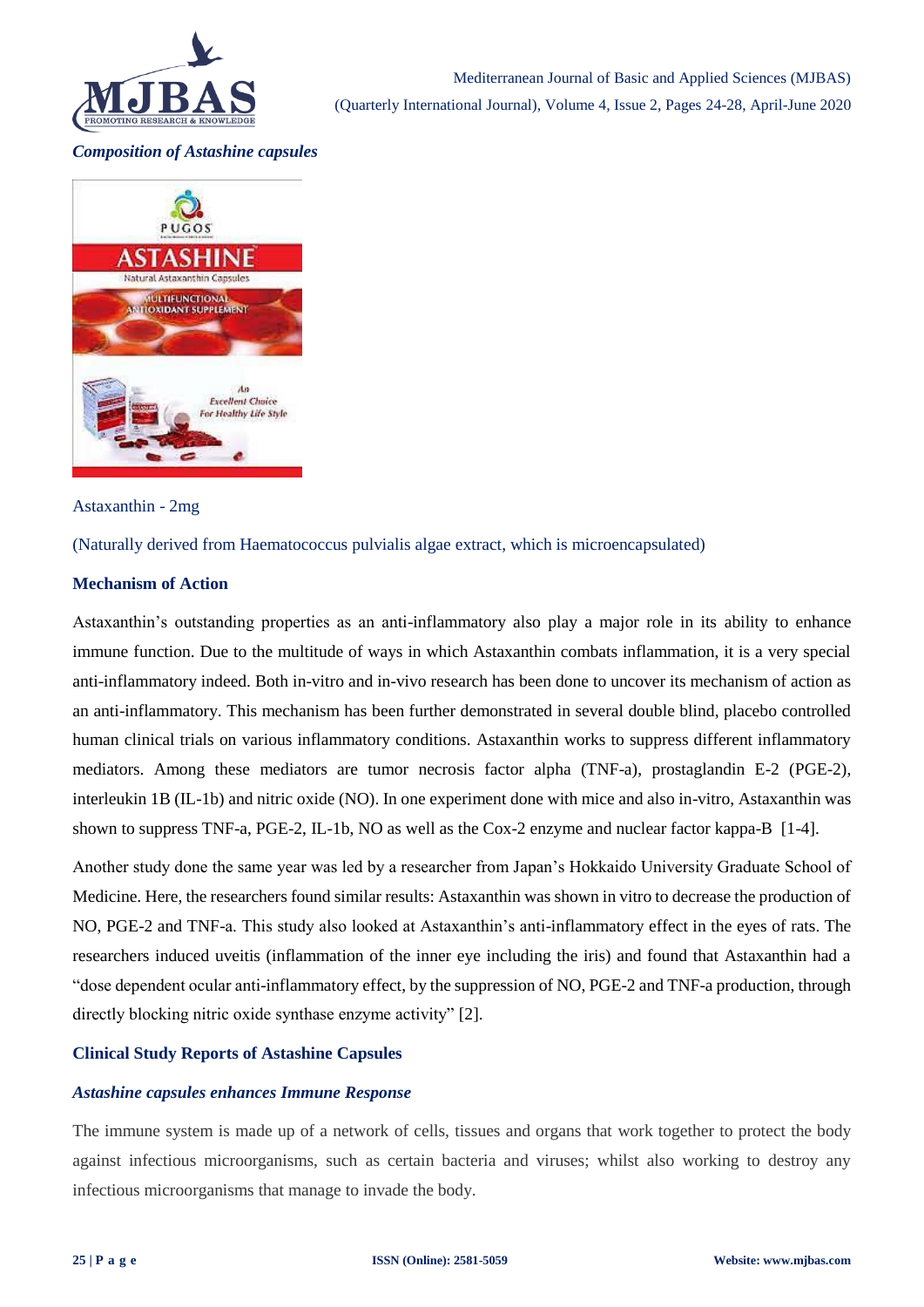

Phagocytes are cells that destroy invading organisms, while lymphocytes are cells that allow the body to remember and recognize previous invaders and help the body destroy them – the innate immune response.

Natural astaxanthin has shown positive effects and substantial benefit in enhancing the capacity of both lymphocytes and phagocytes. The first human study to show this effect was published by Park *et al.* in 2010. In this double blind, placebo controlled study, 42 individuals received 0 or 8 mg/d astaxanthin (AX) vs placebo. Lymphocyte count was significantly increased for the AXgroup [2].

In addition, those receiving AX demonstrated a significant increase in the levels of B and T cells (figure 1).



*Fig.1. The effect of astaxanthin on immune response was measured in a double blind, randomized studyinvolving42 subjects. B-cells and T-cells were exposed to high concentrations of mitogens and their capacity to proliferate was measured (2). \*p<0.05 compared with control*



*Fig.2. LPS-induced inflammation showing significant decrease in plasma levels of pro-inflammatory markers NO, PGE2, TNF-α, and IL-1β* LPS=Lipopolysaccharide AX=Astaxanthin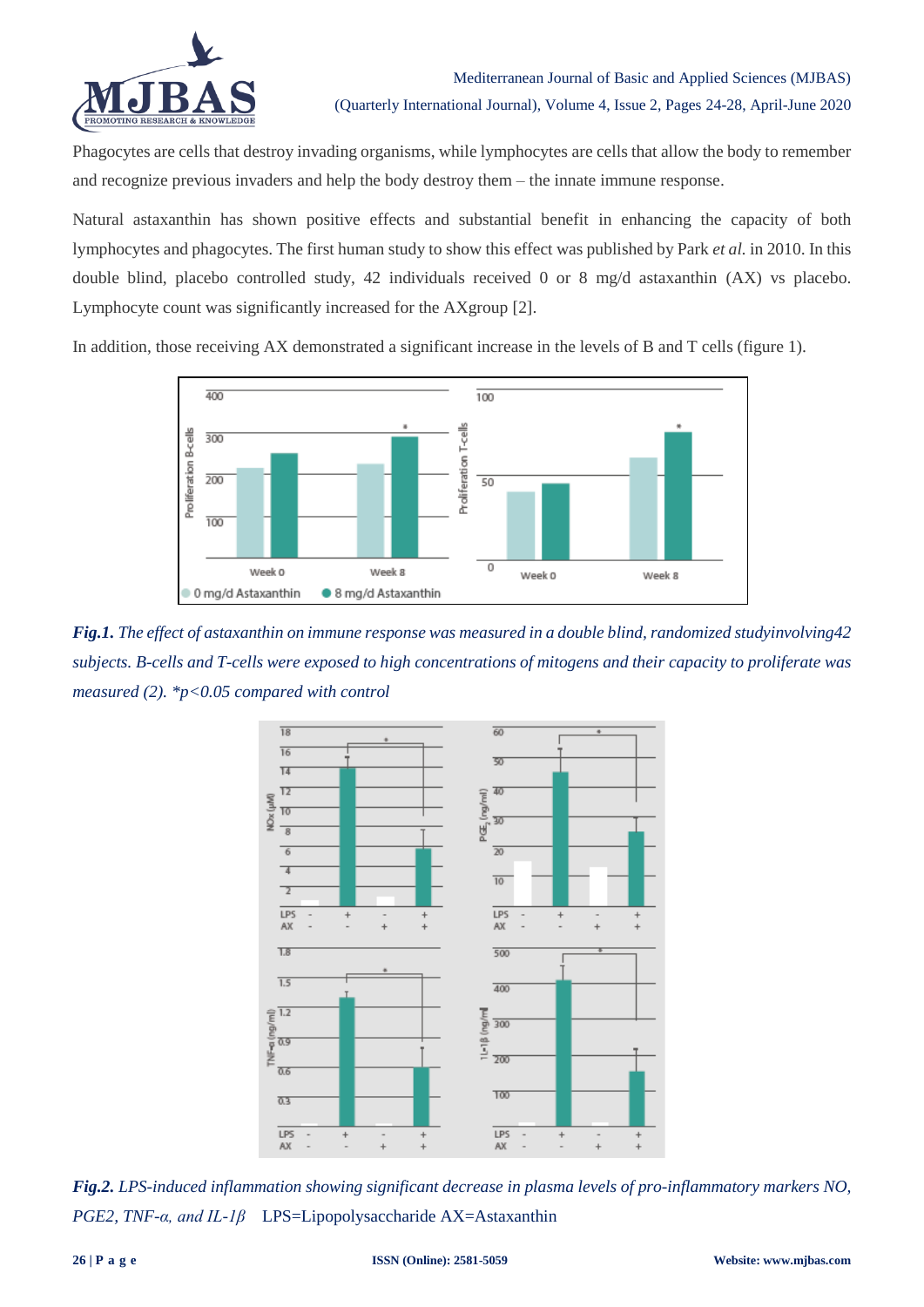

Research has shown that natural astaxanthin is also a potent anti-inflammatory and is particularly effective against chronic inflammation. To test its efficacy, scientists have examined the levels of pro-inflammatory markers with and without the presence of astaxanthin. In a 2003 model study, Seon *et al.* found that astaxanthin significantly decreased the expression of different pro-inflammatory markers in Lipopolysaccharide-induced inflammation (LPS).

In another randomized, double blind placebo controlled study, Park *et al*. (2010) examined 42 subjects for the pro-inflammatory marker CRP. The astaxanthin group supplemented with 2mg/d for 8 weeks showed that the levels of CRP were significantly reduced [2].



*Fig.3. 8 weeks of supplementation with 2mg/d natural astaxanthin significantly reduced the expression of the pro-inflammatory marker C-reactive protein (CRP)*

### **Safety of Astashine Capsules**

Astaxanthin has demonstrated safety in numerous human clinical trials. In one open-label clinical study on subjects with metabolic syndrome (n=17). Astaxanthin (16 mg/day, for three months) significantly raised blood bilirubin (p≤0.05), potassium (p≤0.05), and creatine kinase (p≤0.01), although all three values remained within normal range. Also, astaxanthin significantly lowered the liver enzyme gamma-glutamyl transpeptidase (GGTP; p≤0.05). Since the researchers noted this enzyme was abnormally elevated in 11 of the 17 subjects at baseline, this astaxanthin effect may have been beneficial. Animal experiments have investigated astaxanthin at levels well over 120 mg/day in human equivalents, without causing apparent harm. Hoffman-La Roche confirmed its safety with extensive tests, including acute toxicity, mutagenicity, teratogenicity, embryotoxicity, and reproductive toxicity.

### **Suggested Dosage**

The doses of astaxanthin used in clinical trials have ranged from 1 mg/day to 40 mg/day (with the majority in the 6-12 mg range); single-dose pharmacokinetic studies used up to 100 mg per dose. As a dietary supplement, astaxanthin should be taken along with fats, with or immediately prior to meals, to ensure its optimal absorption.

### **Summary & Conclusion**

Studies demonstrate that astaxanthin helps to balance the immune system by stimulating its infection. While also helping suppress the overactive immune responses that create needless inflammation [6]. Astaxanthin increases the